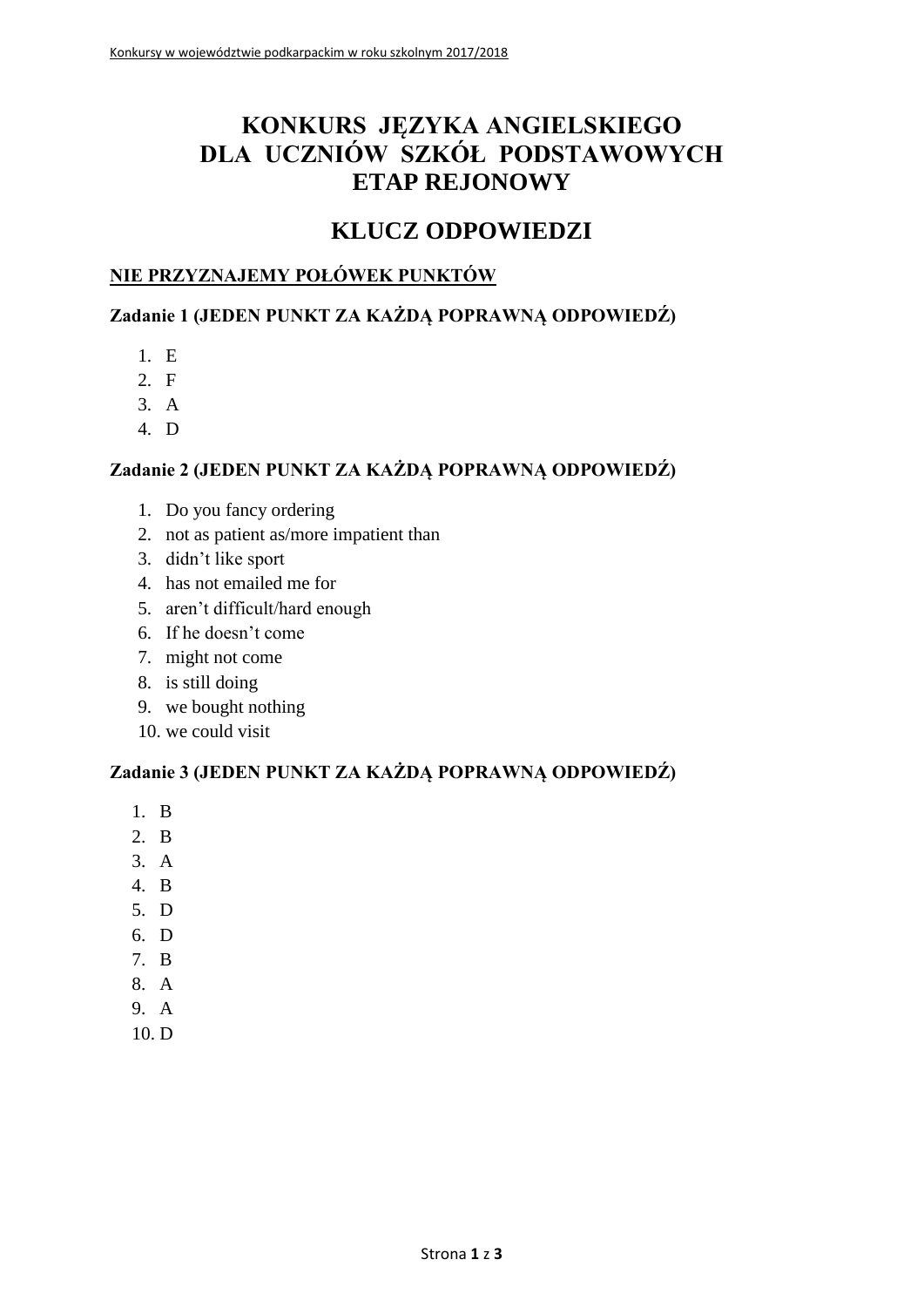## **Zadanie 4 (JEDEN PUNKT ZA KAŻDĄ POPRAWNĄ ODPOWIEDŹ)**

- 1. who have been late for
- 2. Does Jim have to wear
- 3. he arrives in Cracow
- 4. Is there any flour
- 5. quietly on your mobile
- 6. the worst time
- 7. reading to watching
- 8. a few biscuits
- 9. does it cost
- 10. first time I have eaten

## **Zadanie 5 (JEDEN PUNKT ZA KAŻDĄ POPRAWNĄ ODPOWIEDŹ)**

- 1. B
- 2. D
- 3. A
- 4. A
- 5. B
- 6. A
- 7. B
- 8. C
- 9. C
- 10. A

## **Zadanie 6 (JEDEN PUNKT ZA KAŻDĄ POPRAWNĄ ODPOWIEDŹ)**

- 1. competition
- 2. fare
- 3. sale
- 4. strict
- 5. blanket
- 6. ceiling
- 7. label
- 8. knit
- 9. feed
- 10. heat